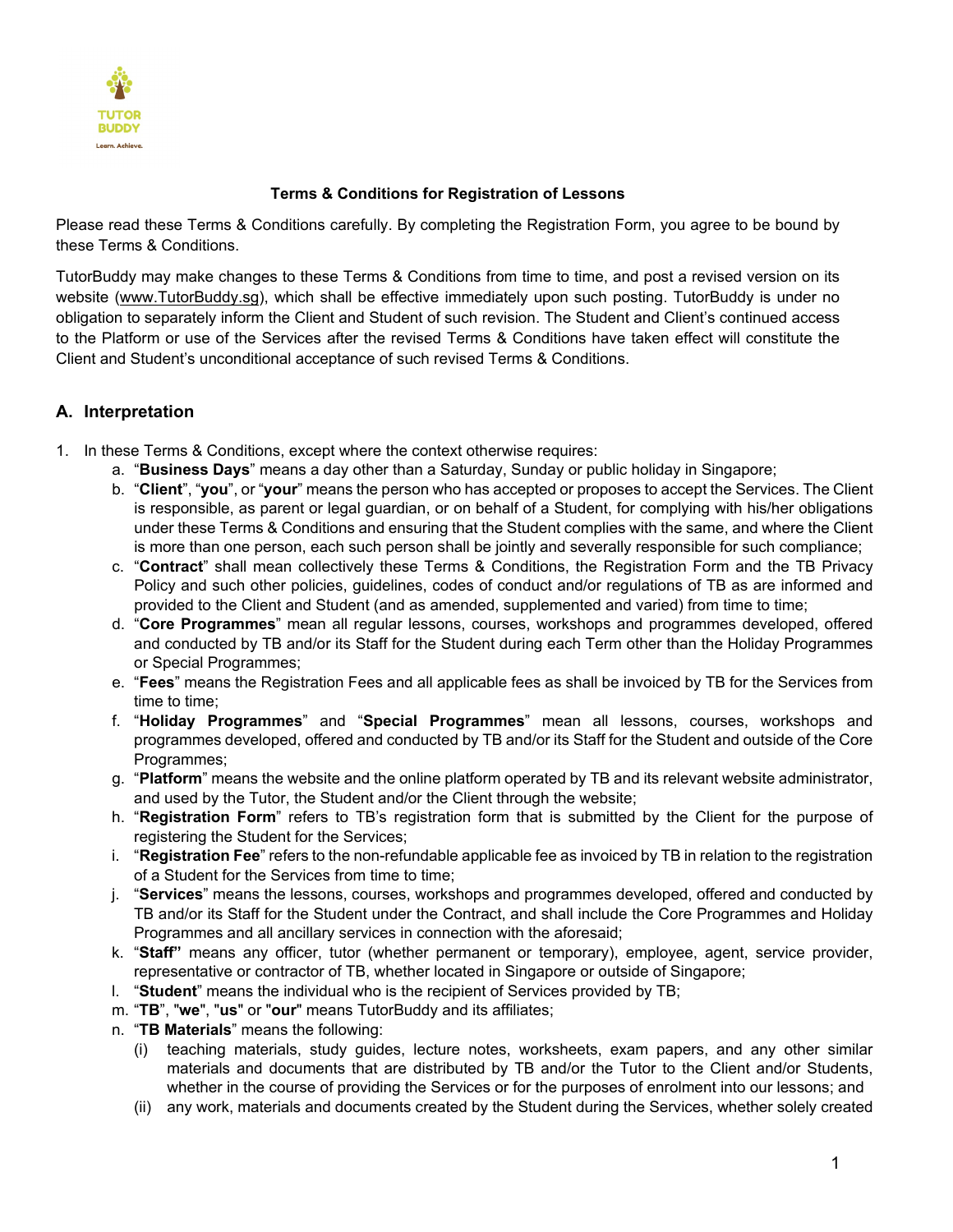or in conjunction with a Staff or with other students, provided that such work, materials and documents are submitted to TB;

- o. "**TB Privacy Policy**" refers to the Privacy Policy (as amended, supplemented and varied from time to time), a copy of which is accessible from our website at http://www.tutorbuddy.sg/privacy-policy.
- p. "**Term**" means the period for which TB and the Client may agree in respect of the provision of the Services;
- q. "**Terms & Conditions**" means the terms and conditions contained herein and applicable to the provision of all Services;
- r. "**Tutor"** means any tutor who is under the employment of TB;
- s. "**User**" means the Client or Student that uses the Platform; and
- t. "**Singapore Dollars**" and the sign SGD\$ means the lawful currency of the Republic of Singapore.
- 2. These Terms & Conditions apply to the provision of all Services by TB to the Student upon the engagement of the Client, and are to be complied with by the Client and Students at all times and are deemed incorporated in the engagement of TB and the provision of the Services.
- 3. The headings are for convenience only and shall not affect the interpretation of these Terms & Conditions.
- 4. In these Terms & Conditions, unless the context otherwise requires:
	- a. references to the singular number shall include references to the plural and vice versa, references to a particular gender shall include all genders, and references to natural persons shall include bodies corporate and vice versa; and
	- b. person includes any individual, company, unincorporated association or body of persons (including a partnership, joint venture or consortium), government, state, agency, international organisation or other entity and any reference to a person includes its personal representative, successors, transferees or assigns (as the case may be).
- 5. References to these "Terms & Conditions" means references to the Terms & Conditions as amended from time to time.

### **B. Conditions of Continued Enrolment**

- 6. The Client agrees to fully disclose and provide all information that TB may require in order for TB to provide the Services and shall ensure that such information is complete and accurate. In the event that TB subsequently becomes aware that the information required has been withheld, falsified or is inaccurate, TB has the right to suspend or terminate the Student from any or all lessons.
- 7. TB reserves the right to transfer, suspend and/or terminate the Services with immediate effect in the event that the Client and/or Student breaches any provisions of the Contract, or TB deems, in its sole discretion, that the Client and/or Student demonstrates behaviour that is detrimental to the welfare or safety of the Staff or another Client & Student of TB, or prejudicial to good order or the reputation of TB, or for any other reason that TB deems fit and proper in its absolute discretion. **In the event that the Services are terminated by TB pursuant to this Clause, TB will not be under any obligation to return any Fees paid by the Client and/or on account of the Student to TB.** Without prejudice to the generality of this Clause, the examples of when TB may exercise its right include (but is not limited to) cases where the Client and/or Student:
	- a. cause or threaten to cause physical injury to another Client, Student and/or Staff for any reason;
	- b. use threatening, abusive or insulting words or behaviour towards another Client, Student and/or Staff;
	- c. harass, cause alarm or distress to other another Client, Student and/or Staff;
	- d. fail to comply with any policy, guidelines, code of conduct, regulation, notice, direction or instruction given by TB or any Staff in relation to the conduct of lessons or the use of the Platform or items or any matter relating to the provision of the Services;
	- e. persistently behave in a manner that is disruptive and prevents the continuation of lessons or the provision of the Services;
	- f. reproduce, republish, modify, disclose or disseminate any of the TB Materials without obtaining TB's prior written consent; or
	- g. do not pay any Fees payable to TB and which are outstanding and remain unpaid as at the first week of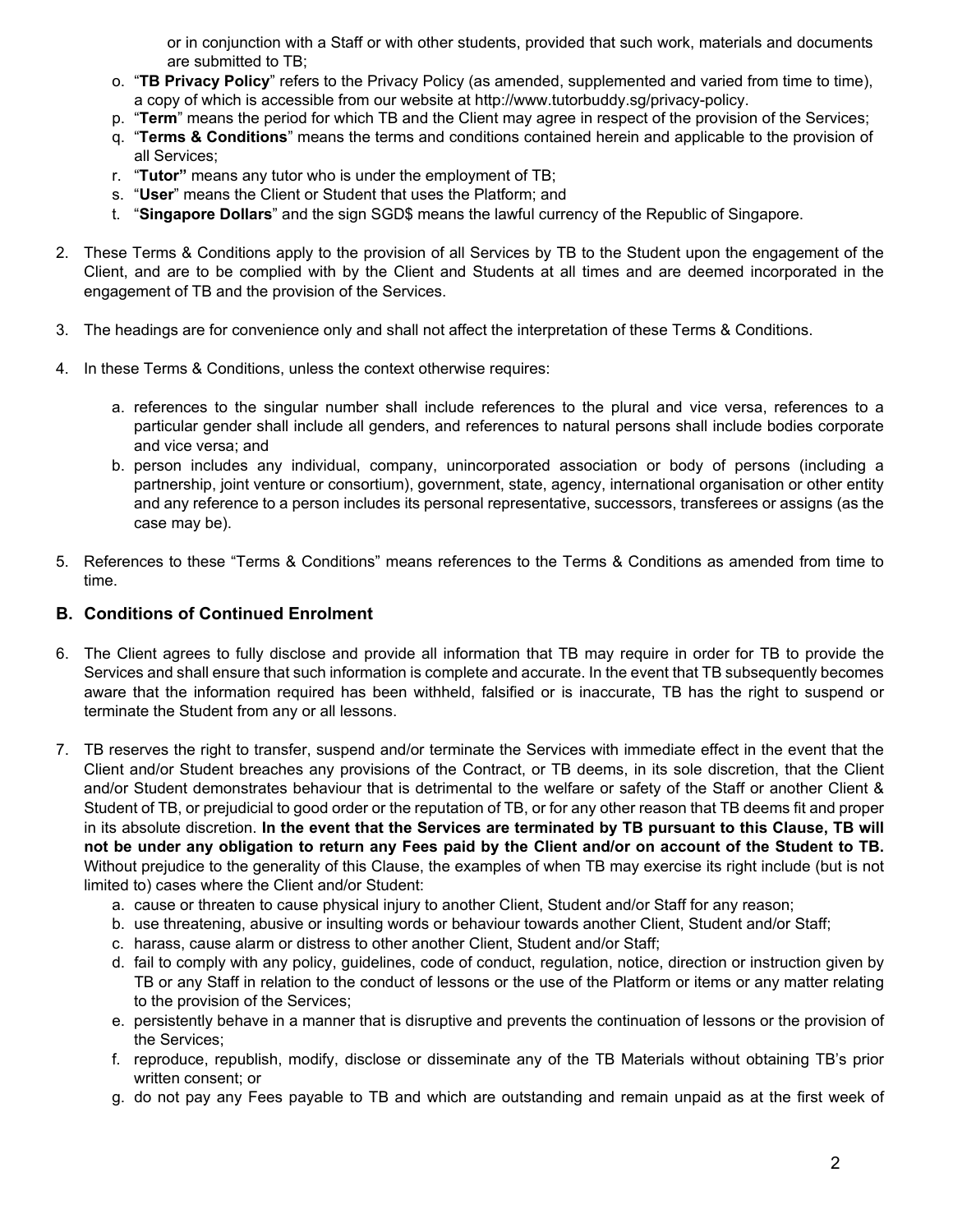commencement of the Term.

Should any investigations be deemed by TB (in its sole discretion) to be necessary or appropriate, the Student may be transferred, suspended or terminated from participating in any or all lessons pending such investigation.

# **C. Conduct of lessons**

- <span id="page-2-1"></span>8. A Client interested in enrolling in the Services shall complete and submit the Registration Form to TB via the Platform. TB will notify the Client via an email confirmation, or such other methods as TB deems fit, if the Client's registration is successful. Upon such notification, the Client shall make payment of the relevant Fees.
- 9. TB reserves the right at any time to do any of the following as it deems fit in its sole and absolute discretion:
	- a. reject or refuse to provide the Services to any Client;
	- b. transfer, combine or dissolve a lesson,
	- c. make any changes to a lesson, including but not limited to change of Tutors, changes in timings and availability of lessons, venues and lesson content according to programme priorities and student needs; and

TB shall inform the Client and/or Student of any of the changes referred to above (where applicable) in writing.

- 10. TB does not guarantee that a Student will be able to attend a particular lesson or timeslot or to receive lessons from any particular Tutor. TB reserves the right to place a Student in an appropriate lesson or timeslot (in its absolute discretion) depending on the availability of lessons, lesson capacity, available Tutors and/or TB's assessment (in its absolute discretion) of the suitability of the Student in his/her ability, conduct, temperament or any other particular reason during any other particular lesson.
- **11.** The Student shall not be entitled to receive any materials for any lessons which he or she has not registered and paid for. **In the event that the Student commences lessons mid-way during any programme or Term, the Student shall only be entitled to receive materials that are used in that lesson only from the date on which the Student begins attending the lessons.**
- 12. **Fees for unattended lessons are strictly not refundable. Subject always to Clause [13](#page-2-0) below, a Student may be offered, subject to availability and at TB's sole discretion, up to a maximum of two (2) replacement lessons each Term under the core programme that the Student is enrolled for (the "Replacement Limit"). In the event that it is not possible to arrange a replacement lesson due to a lack of vacancies in other lessons, the Fees for the lesson unattended shall not be refunded or pro-rated. This Clause shall apply notwithstanding that the Student has valid reason(s) for missing the lesson.** Notwithstanding the Student's non-attendance of a lesson, TB shall provide the Student with the materials used for that particular lesson when the Student attends the following lesson.
- <span id="page-2-0"></span>13. **The Replacement Limit shall not apply to a Student enrolled in a Holiday Programme or Special Programme or who is unable to attend any lessons(s) under a Core Programme due to a timing clash with his or her Holiday Programmes or Special Programmes.** In such an event, TB may (but is not obliged to) in its sole and absolute discretion: (i) provide the Student with worksheets for the lesson(es) missed without a refund of Fees applicable, or (ii) provide replacement lessons.
- 14. There will be no lessons held on (i) public holidays (whether general, gazetted or otherwise declared or observed in Singapore), (ii) if a public holiday falls on a Sunday, the day next following (not being itself a public holiday), or (iii) such other days as designated by TB as a non-schooling day for any reason (including without limitation weather/emergency/safety reasons, for the purposes of school retreats/excursions or other administrative nonworking days etc.). **Unless otherwise indicated, no replacement lessons will be scheduled and no refund of Fees will be given in lieu of any lessons which would otherwise have been held but for the same.** TB will however either provide the Student with the materials for that particular lesson on the prior or following week.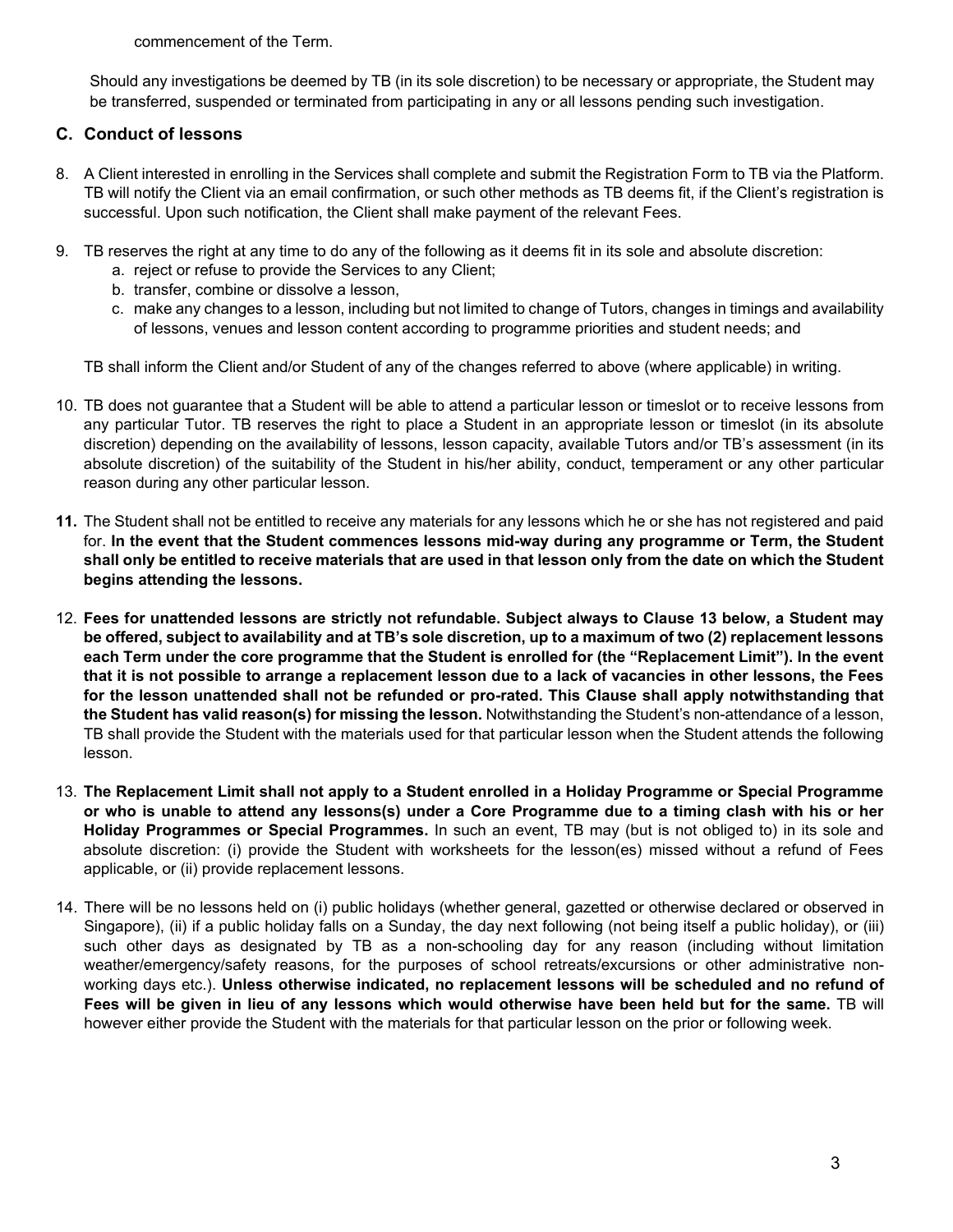# **D. Platform Security Password**

- 15. A Student and Client username and one-time security password for the Platform will be issued upon admission in the Core Programmes at no cost to the Student and Client. **This username and password is not to be shared with or disclosed to any third party. The Student and/or Client shall change their passwords on a monthly basis when an automated prompt for change of password is received.**
- 16. **In the event that a Student and/or Client misplaces his or her username and security password, or where the Student and/or Client forgets his or her password, the Student and/or Client shall immediately report this to TB by requesting for a regeneration of the username and/or password (as the case may be) to be reset by submitting a request at http://www.tutorbuddy.sg/. No fee will be charged for the first request. A nonrefundable fee of SGD\$10 shall be chargeable for any subsequent request. A request to reset the username or password, once made, may not be withdrawn by the Student and/or Client.**
- 17. TB holds the right to disable a Student and/or Client's username and/or password at any time if, in its sole and absolute discretion, the Student and/or Client has failed to comply with any of the provisions in these Terms & Conditions.

# **E. Payment terms and Refunds**

- 18. In consideration of the provision of the Services, the Client shall pay to TB the applicable Fees. All Fees stated are exclusive of any taxes, unless otherwise stated.
- <span id="page-3-0"></span>19. TB may review and vary the Fees at any time in its sole and absolute discretion. All Fees are to be paid in full immediately or in any event, within three (3) Business Days upon the successful registration of the Student for the Services. TB will issue invoices via email, or such other methods as it deems fit, to the Client upon payment of the relevant Fees.
- 20. **For a new Client**: A new Client shall pay the Registration Fee and the applicable course fees, upon receiving TutorBuddy's confirmation of successful registration.
- 21. **For an existing Client**: All applicable Fees shall be payable by the Client upon the successful registration of the Student pursuant to Clause [8](#page-2-1) above.
- 22. Notwithstanding that he or she is successfully registered as a Student, a Student cannot commence or continue a lesson with TB unless any outstanding Registration Fees and/or applicable Fees are paid in full.
- 23. Unless TB in its sole and absolute discretion decides otherwise, any applicable Fees that have been paid (including without limitation, any Registration Fees) are strictly non-refundable. This applies notwithstanding that:
	- a. the Student's / Client may have withdrawn from the Services at any time before or after any Term, Holiday Programme or Special Programme (as applicable) has commenced; and/or
	- b. the Student may not have attended any lessons.
- 24. For the avoidance of doubt, all applicable Fees, including the Registration Fee, that have been paid are nontransferable to any other Student or third party.
- 25. Payments to TB may be made using the following methods:

#### **a. By Cheque:**

Cheques must be made payable to "TutorBuddy Pte. Ltd." and sent to 531A Upper Cross Street #04-95, Hong Lim Complex, Singapore 051531 by mail;

#### b. **By Bank Transfer:**

- (i) Internet banking account holders may make payments by bank transfer using the following details: Corporate Account No: **601322936001**
- OCBC Bank Code : **7339**

OCBC Branch Code : **601**

- (ii) Select "TutorBuddy Pte. Ltd." as the payee;
- (iii) please enter all the exact names of the Students registering for the Services in the reference section when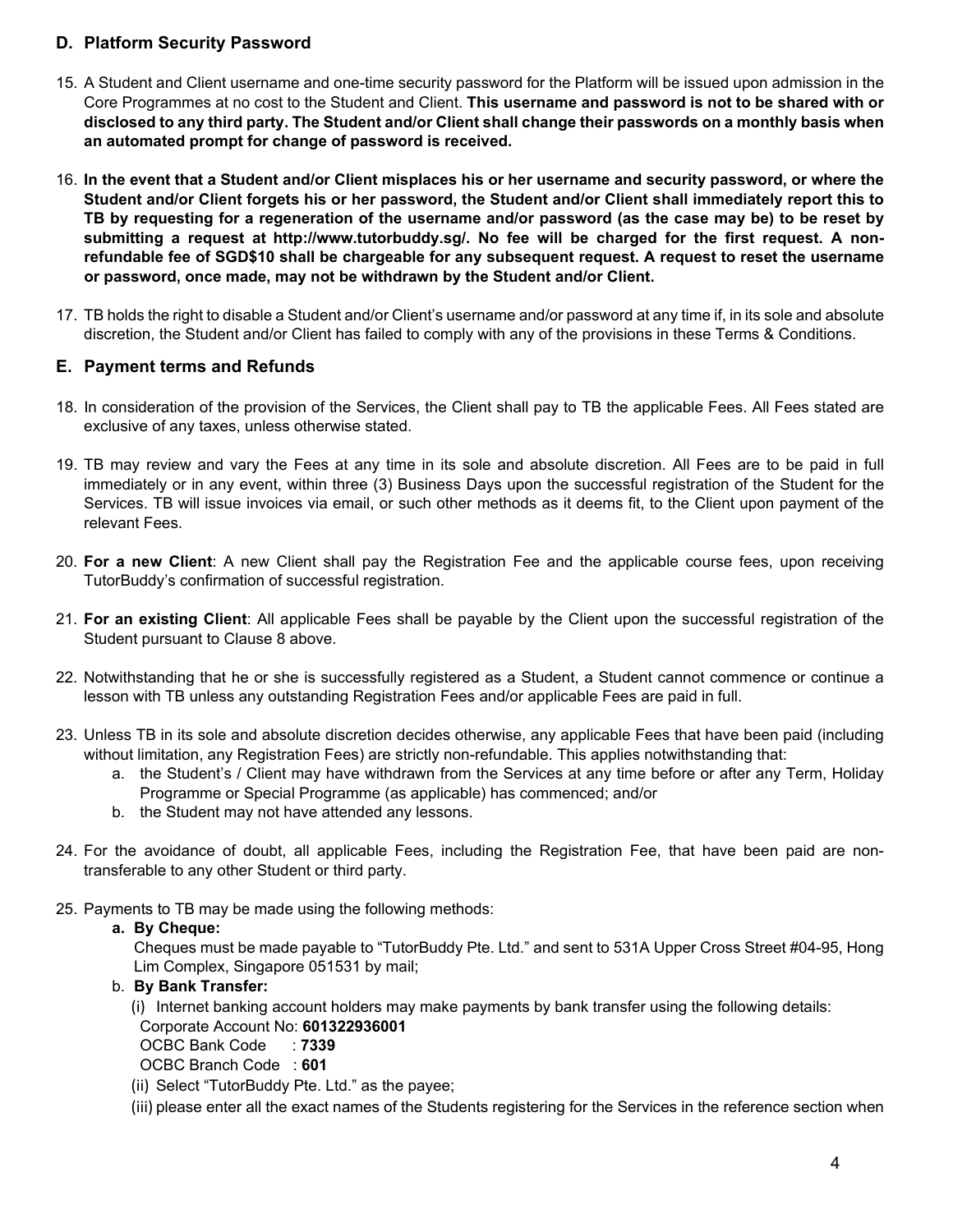making payment;

- **c. By Paynow:**
	- (i) Paynow users may make payments by selecting "UEN" as a payment option;
	- (ii) Payment must be made via TB's UEN number: 202031675K;
	- (iii) Please enter all the exact names of the Students registering for the Services in the reference section when making payment;

# **d. By QR Code:**

Clients may scan TB's QR payment code using their mobile banking application.

- **26. A Registration Fee of SGD\$50.00 for Core Programmes is payable upon registration by Client and/or Student in respect of Students who are not existing students of TB. The amount of Registration Fee is subject to change at any time and without prior notice, and is strictly non-refundable in any circumstance.**
- 27. In the event that a Student commences a Core Programme lesson after the Term has commenced, TB reserves all rights not to accept the Student and/or to cancel or terminate any lessons for which payment has not been made in accordance with Clause [19](#page-3-0) above.
- 28. Unless otherwise stated, all applicable Fees paid are strictly non-refundable and the credit therein is non-transferable to any third party or other Student. The provisions of this clause shall have effect notwithstanding that the relevant lesson has not commenced or that the Student has not attended any lessons.
- 29. TB may in its sole discretion, deem that the Client is eligible for a refund of any applicable Fee paid or part thereof and in such event, TB will pay the refund via the same payment method that was used to make the initial payment.

# **F. Use of Platform**

- 30. The Client and/or Student's responsibility on the Platform
	- a. The Client and/or Student shall be responsible for all of his or her access to and activity on the Platform.
	- b. The Client and/or Student shall not access or use the Platform in territories where such access or use may contravene any local law or is otherwise illegal or unlawful. The Client and/or Student acknowledges that he or she is responsible for compliance with all laws where he or she accesses or uses the Platform.
	- c. The Client and/or Student is responsible for configuring its information technology, computer programmes and equipment to access the Platform and lessons. The Client and/or Student should use his or her own virus protection software.
- 31. By accessing the Platform, the lessons and/or receiving the Services, the Client and/or Student agrees that he or she will not:
	- a. use the Platform in any way which is unlawful, illegal, fraudulent or harmful, or in connection with any unlawful, illegal, fraudulent or harmful purpose or activity;
	- b. use the Platform to defame, abuse, harass, stalk, threaten or otherwise violate the rights of any other person, including others' privacy rights;
	- c. impersonate any person or entity, falsely state or otherwise misrepresent its affiliation with any person or entity in connection with the Platform or express or imply that TB endorses any statement that it makes;
	- d. interfere with or disrupt the operation of the Platform or the servers or networks used to make the Platform available or violate any requirements, procedures, policies or regulations of such networks;
	- e. transmit, cause to transmit or otherwise make available in connection with the use of the Platform any virus, worm or other computer code:
		- (i) that is harmful, invasive or malicious;
		- (ii) which may damage the operation of any hardware, software of equipment; or
		- (iii) which may be used to monitor the use of any hardware, software or equipment.
- 32. TB reserves the right to, and may, at any time change, modify, suspend or discontinue the whole or any part of the Platform. The Client and/or Student acknowledges and agrees that TB shall be entitled at any time, at its sole and absolute discretion, and without prior notice, to add to, vary, terminate, withdraw or suspend the operation of the whole or any part or feature of the Platform without assigning any reason therefor.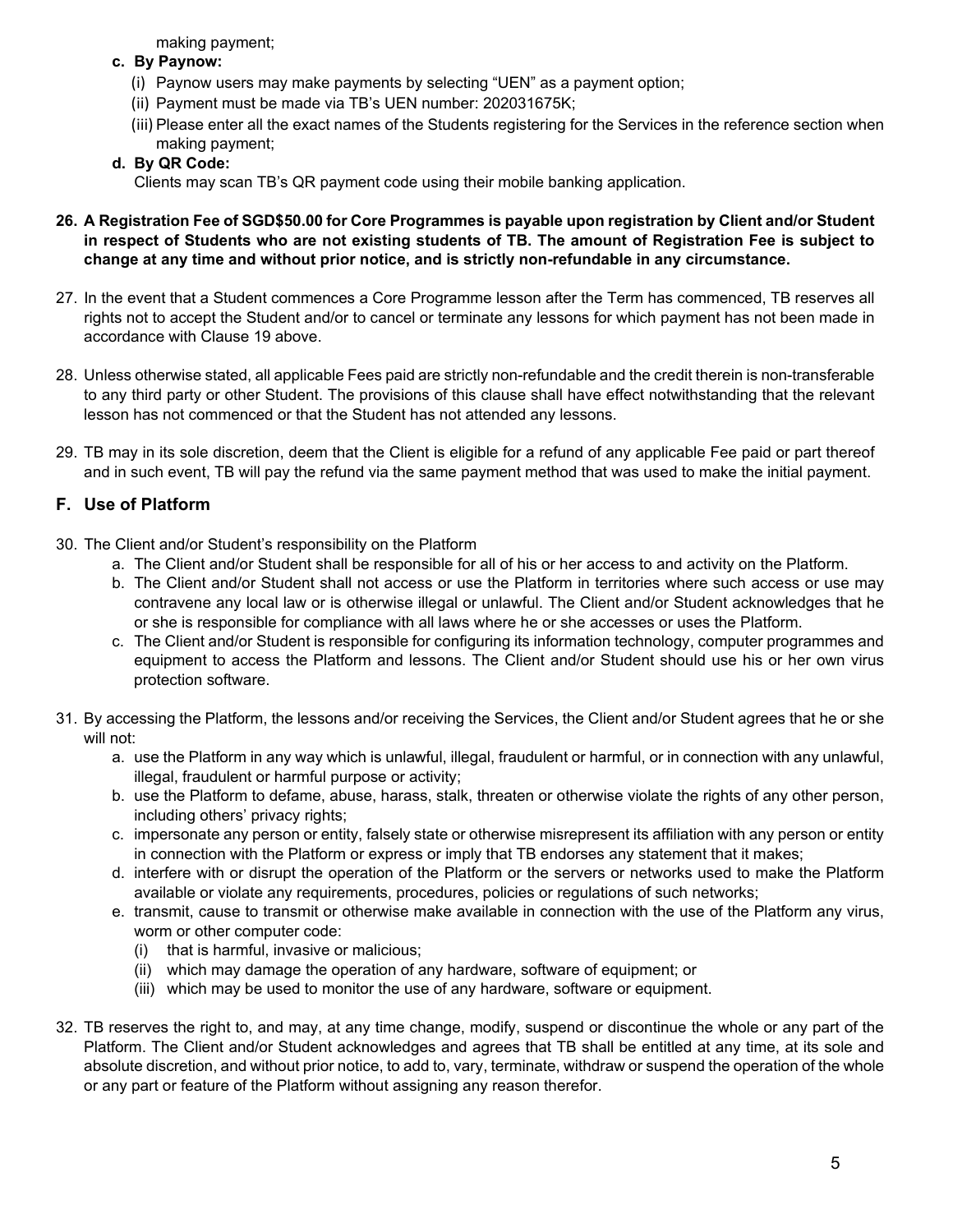- 33. TB makes no representation, warranty or undertaking, express or implied, to anyone in relation to the functionality or otherwise of the Platform or the information and materials provided on the Platform. Without prejudice to the generality of the foregoing, TB makes no representation, warranty or undertaking (as the case may be), express or implied, to any person that:
	- a. the Platform will be available at all times or available at all;
	- b. any individual function or feature of the Platform will be uninterrupted and/or error free;
	- c. the Platform will be free of viruses, malware or other harmful components;
	- d. the Platform will be compatible with all software and hardware or, where interfered with, it will be secure (although reasonable measures will be taken to maintain the security of the Platform);
	- e. the Platform is of satisfactory fitness or quality for any general or specific purpose; or
	- f. any defects or errors on the Platform will be corrected immediately and promptly.
- 34. The Platform may contain links to other websites and online resources which are not maintained or operated by TB. The access and use of such third-party websites and resources is at the Client and/or Student's own risk. TB is not responsible for and does not endorse the availability or contents of such third-party websites or resources and shall not be liable for any damages or loss (including any computer viruses, Trojan horses, worms or similar items or processes), arising from the availability of contents of those third-party websites or resources.

# **G. Intellectual Property & Media Rights**

- 35. For the avoidance of doubt, all rights, title and interest to the TB Materials shall owned by, licensed to or controlled by TB.
- 36. The Client and Student shall not, without the prior written consent of TB, reproduce, republish, modify, or disclose to any third party the TB Materials. Any unauthorised reproduction, republication, modification or disclosure of the TB Materials by a Student shall be valid grounds for the suspension or termination of the Services to that Student.

### **H. Personal Data Protection and Privacy Policy**

37. TB has in place measures to protect the privacy and personal data of the Client and Student. The TB Privacy Policy describes how TB collects, uses, discloses and processes such personal data. The TB Privacy Policy may be found online at http://www.tutorbuddy.sg/privacy-policy.

#### **I. Limitation of Liability**

- <span id="page-5-0"></span>38. The Client undertakes all risks and liabilities arising from or incidental to the provision of the Services to the Student, and, to the fullest extent permitted by law, TB, its affiliated companies, directors, officers, agents and its Staff shall not be liable to any person, including, but not limited to the Client and the Student for any direct, indirect, punitive, incidental, special, consequential damages, losses, expenses, liabilities which may arise as a result of the provision of the Services.
- 39. The Client shall be solely responsible for the special conditions or needs (whether physical, mental or emotional) of the Student.
- 40. TB is not a childcare centre and does not provide custody or care of any Student attending or leaving TB's online lessons.
- 41. It is the Client's responsibility to ensure that the Student attends the Lessons on the Platform in a timely and orderly fashion and has the necessary electronic device to log into and attend the Lessons.
- 42. In the event a court of competent jurisdiction adjudges that TB is liable for damages, losses, expenses or other liabilities of the scope set out in Clause [38](#page-5-0) above, TB's aggregate liability to the affected Client and/or Student in respect of the same (whether in contract, tort, strict liability or otherwise including, without limitation, gross negligence, wilful default, fraud or otherwise) shall not exceed the aggregate sum of all unpaid and paid fees made by the Client for the relevant Term (in the case of Core Programmes) or the Holiday Programme or Special Programme in respect of which such liability arose.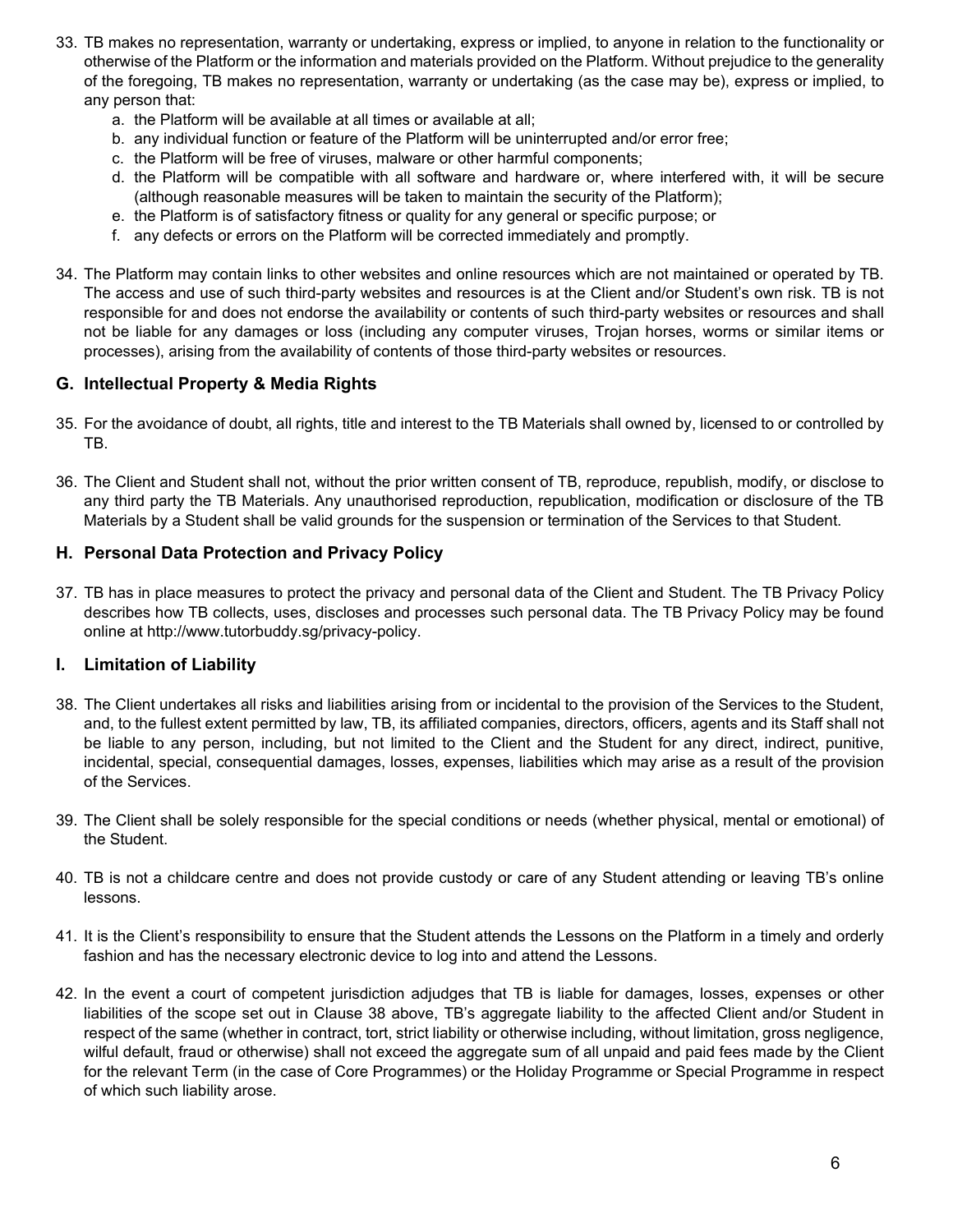# **J. No Warranty**

43. TB does not represent, warrant or guarantee that any Services or any assigned tutor or any course, workshop, lesson or programme developed and/or conducted by TB will help improve the Student's academic or other performance and the Client and/or Student hereby irrevocably agree and undertake to fully waive and indemnify TB and its Staff against all consequences arising from any act or omission on the part of TB, including without limitation any act or omission in respect of TB's conduct of lessons, allocation of Staff and students, marking of worksheets, Core Programme, Holiday Programme and Special Programme materials and conduct of Staff, other students and clients.

# **K. Indemnity**

44. The Client shall indemnify, defend and hold harmless TB, its affiliated companies, directors, officers, agents and its Staff from and against all loss, claims, demands, causes of action, liabilities, damages, costs or expenses resulting therefrom (including, without limitation, court expenses and legal fees on a full indemnity basis) arising out of or relating to the breach of or non-compliance with any terms of the Contract and these Terms & Conditions on the part of the Client and/or Student or arising out of any wilful default, misconduct or negligence on the part of the Client and/or Student.

# **L. Force Majeure**

- 45. TB shall not be in breach of these Terms & Conditions, nor be liable for any failure or delay in the performance of any other obligations under these Terms & Conditions to the Client and/or Student arising from or attributable to a Force Majeure event beyond TB's reasonable control and TB shall be released from such obligations to the extent that TB is affected by the circumstances of the Force Majeure event and for the period during which those circumstances exist.
- 46. For the purposes of this Clause, "Force Majeure" shall mean any of the following acts, events, omissions, and accidents: a) war, invasion, rebellion, revolution, insurrection or civil war; b) act of Government; c) earthquakes, fire, lightning, storms, floods, haze or any other occurrence caused by the operation of the forces of nature; d) strikes, lockouts, boycotts or labour disputes; e) terrorism, sabotage or arson; f) epidemic or infectious disease; or g) any other event similar to any of the foregoing or any other event beyond the reasonable control of TB.
- 47. If any such delay or non-performance continues for a period in excess of thirty (30) calendar days, TB shall have the right to terminate the Contract by giving the Client seven (7) Business Days' notice prior to such termination without affecting any rights accruing prior to such termination.

# **M. Communications**

- 48. For the purposes of the provision of the Services and/or any matter relating to the Student:
	- a. TB will and is entitled to communicate with and take instructions from the Client and all parties who have signed the Registration Form indicating that they are a contact person unless notice in writing to the contrary is subsequently given by the Client;
	- b. TB is entitled (but is not otherwise obliged) not to communicate or correspond with any person or party (including a Client) who has not signed the Registration Form indicating that they are a contact person or who has not otherwise subsequently been expressly authorised in writing by the Client; and
	- c. where TB deems it necessary in the case of urgency or for the purposes of an emergency, TB will contact and communicate with any contact person or party whose details or particulars are known to TB.
- 49. It is the responsibility of the Client to update TB in a timely manner in respect of any change in status or particulars of the Client and/or the Student. The Client may do so by obtaining, completing and submitting the appropriate particulars forms available on http://www.tutorbuddy.sg/.
- 50. Unless otherwise provided for in the Contract, any notice or communication which the Client and/or Student are required to give to TB under the Contract must be in writing, addressed to "TutorBuddy" and sent to the address of TB. The address of TB shall be its address stated in the "Contact Us" tab of its website, or as from time to time notified by TB to the Client and/or Student. Any such notice or communication shall be deemed to have been duly served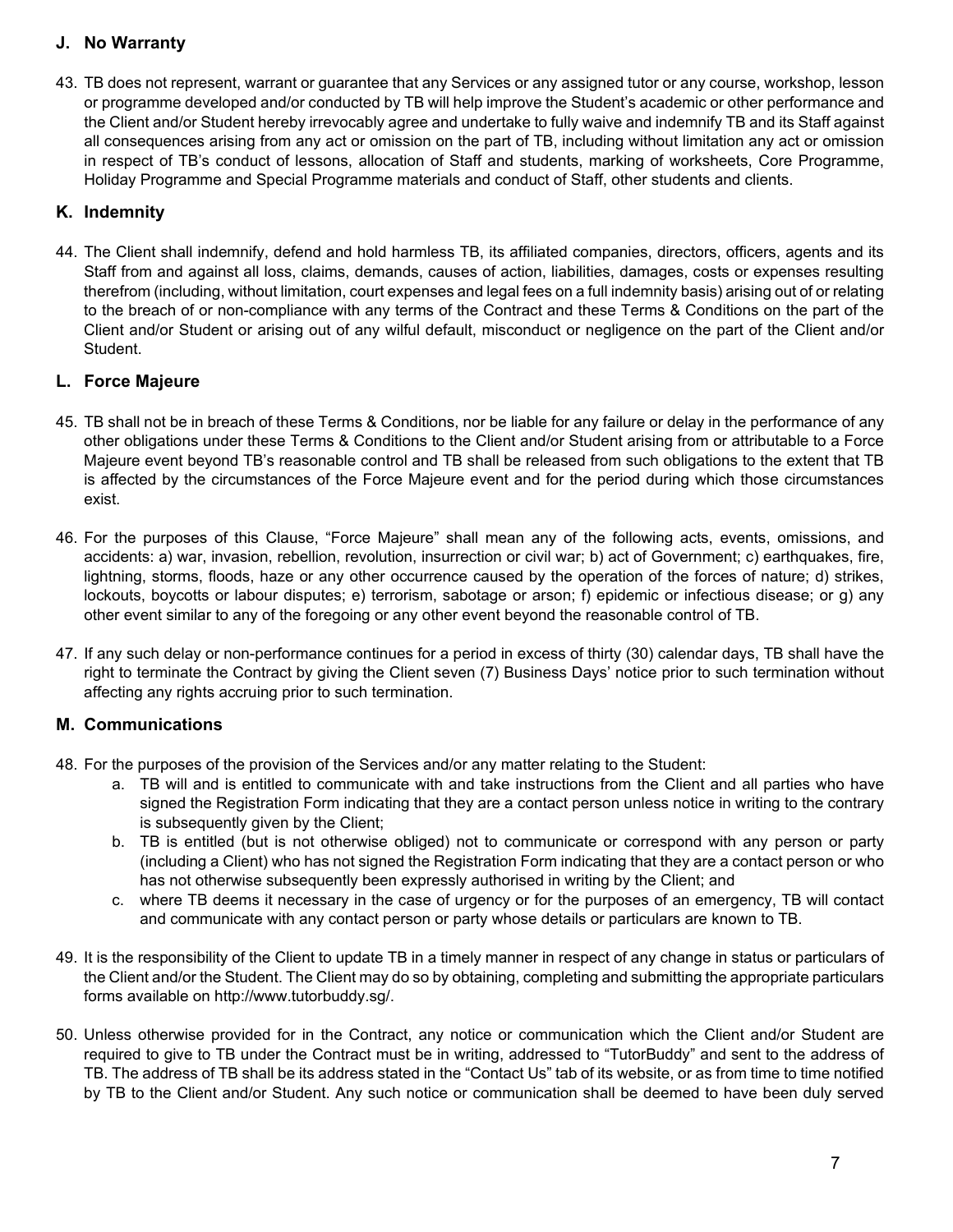upon actual physical receipt of the same by TB.

### **N. Determinations**

51. TB shall be empowered and entitled to make any determination or issue any notification concerning any matters in relation to the Contract and the provision of the Services (including the manner in which the Services are provided and/or the suspension and/or termination of the Services to any Client or Student) which shall (in the absence of manifest error) be conclusive evidence as to that matter and shall be binding on the Client and/or Student.

# **O. Confidentiality**

- 52. The Client and Student shall treat and keep all Terms & Conditions of the Contract and any matter relating to the provision of the Services and all matters or disputes arising out of or in respect of the Contract and/or the provision of Services strictly private and confidential and shall not under any circumstances directly or indirectly through any other person disclose, communicate or publish the same to any third parties (unless required by regulatory or judicial authorities and/or with the express prior written consent of TB) and shall indemnify TB against any breach of or default in respect of the same.
- 53. Under no circumstances shall TB be required to disclose to the Client, Students or any other party any Personal Data (as defined in the Personal Data Protection Act 2012), personal information, details or particulars, confidential information or the identities of other students, clients, Staff or third parties.

# **P. Entire Agreement**

54. The Contract constitutes the entire agreement and understanding between TB and the Client in relation to the Services and Lessons and supersedes any other prior agreements, discussions, negotiations, drafts, promises, assurances, whether written or oral, relating to the Services and Lessons. The Client acknowledges it does not rely on, and shall have no remedies in respect of any statement, representation, assurance or warranty (whether made innocently or negligently) that is not set out in this Contract.

# **Q. Assignment**

55. Other than as expressly provided for in these Terms & Conditions, these Terms & Conditions and any rights or obligations of any Client hereunder may not be transferred or assigned by any Client, but may be transferred or assigned by TB at any time.

# **R. Severability**

56. If any provision or part-provision of this agreement is or becomes invalid, illegal or unenforceable, it shall be deemed modified to the minimum extent necessary to make it valid, legal and enforceable. If such modification is not possible, the relevant provision or part-provision shall be deemed deleted. Any modification to or deletion of a provision or partprovision under this Clause shall not affect the validity and enforceability of the rest of this agreement.

# **S. Third Party Rights**

57. Save for a Staff, a person who is not a party to the Contract has no rights under the Contracts (Right of Third Parties) Act (Chapter 53B) of Singapore to enforce or enjoy the benefit of the terms of this Contract.

# **T. Governing Law and Dispute Resolution**

- 58. This Contract shall be governed by and construed in accordance with the laws of Singapore.
- 59. Any dispute arising out of or in connection with this Contract must first be negotiated in good faith between the parties with a view to a resolution of such dispute. Each of the parties hereto irrevocably agrees that, if the dispute is not resolved within 30 days of the date of the dispute first arising, the parties shall resolve their disputes at the Small Claims Tribunal of Singapore, which shall have exclusive jurisdiction to hear and determine any suit, action or proceeding and to settle any disputes which may arise out of or in connection with the Contract and, for such purposes, irrevocably submits to the exclusive jurisdiction of the Small Claims Tribunal.